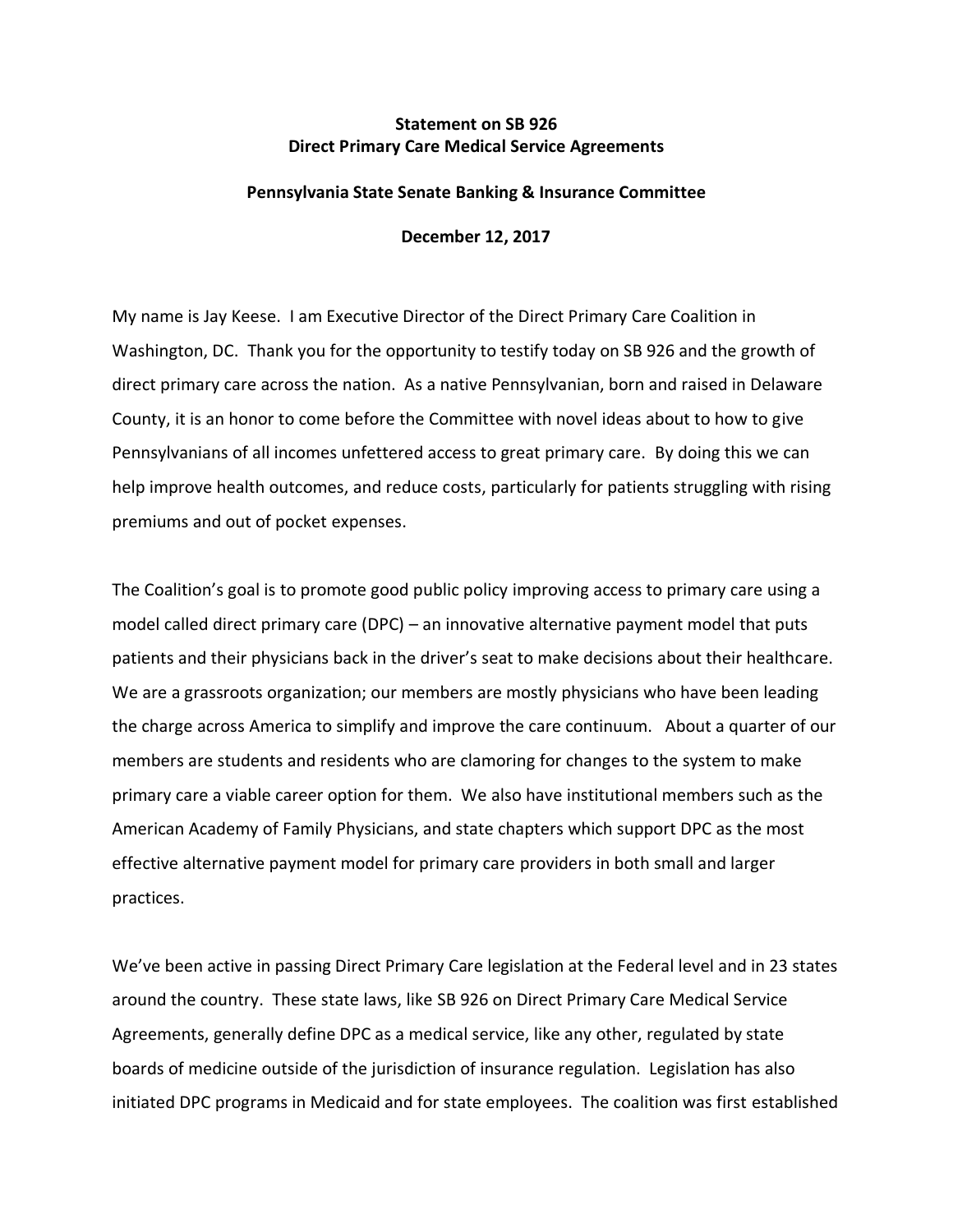to support the inclusion of language in the Affordable Care Act defining DPC as a delivery reform, allowing DPC to be offered in combination with qualified health plans as a covered essential health benefit with employer sponsored plans and in the exchanges. Regulations promulgated by the U.S. Department of Health and Human Services defines direct primary care as medical services which are not insurance and are based on the model described in the Washington state Direct Practice Act (48.150 RCW).

**So What is Direct Primary Care?** Simply put, DPC offers high-functioning primary care and prevention services outside of third party fee-for-service insurance paid for directly with a periodic fee; usually a monthly retainer. These fees can be paid by an individual, employer, or health plan. Increasingly it is smaller, self-insured employers who are interested in creating seamless first dollar coverage for their employees while minding premium costs using a high deductible.

There are about 700 DPC Practices in 48 States and DC. In Pennsylvania, there are more than 27 practices in almost every corner of the state. Currently, the national median fee is about \$70 per month. DPC is recognized as a significant payment and delivery reform achieving the goals of the often touted "triple aim" of health reform: better health outcomes, greater patient satisfaction, and reduced costs.

Patients with high deductible health plans can significantly reduce out of pocket expenses using a fixed DPC arrangement without copays or deductibles. Providers also typically arrange discounts for services beyond the DPC agreement, like labs, imaging, and pharmacy. Savings of \$3,000 per patient per year are not uncommon.  $1$  Employer claims data shows that by preventing and treating more health conditions in a fixed cost primary care setting, reductions

 $\overline{a}$ 

<sup>1</sup> Chad Savage, MD Presentation using actual e-identified patient data 10/12/17 [\(Florida Medical Association, Physicians Foundation\)](https://d4pcfoundation.org/dpc2017/)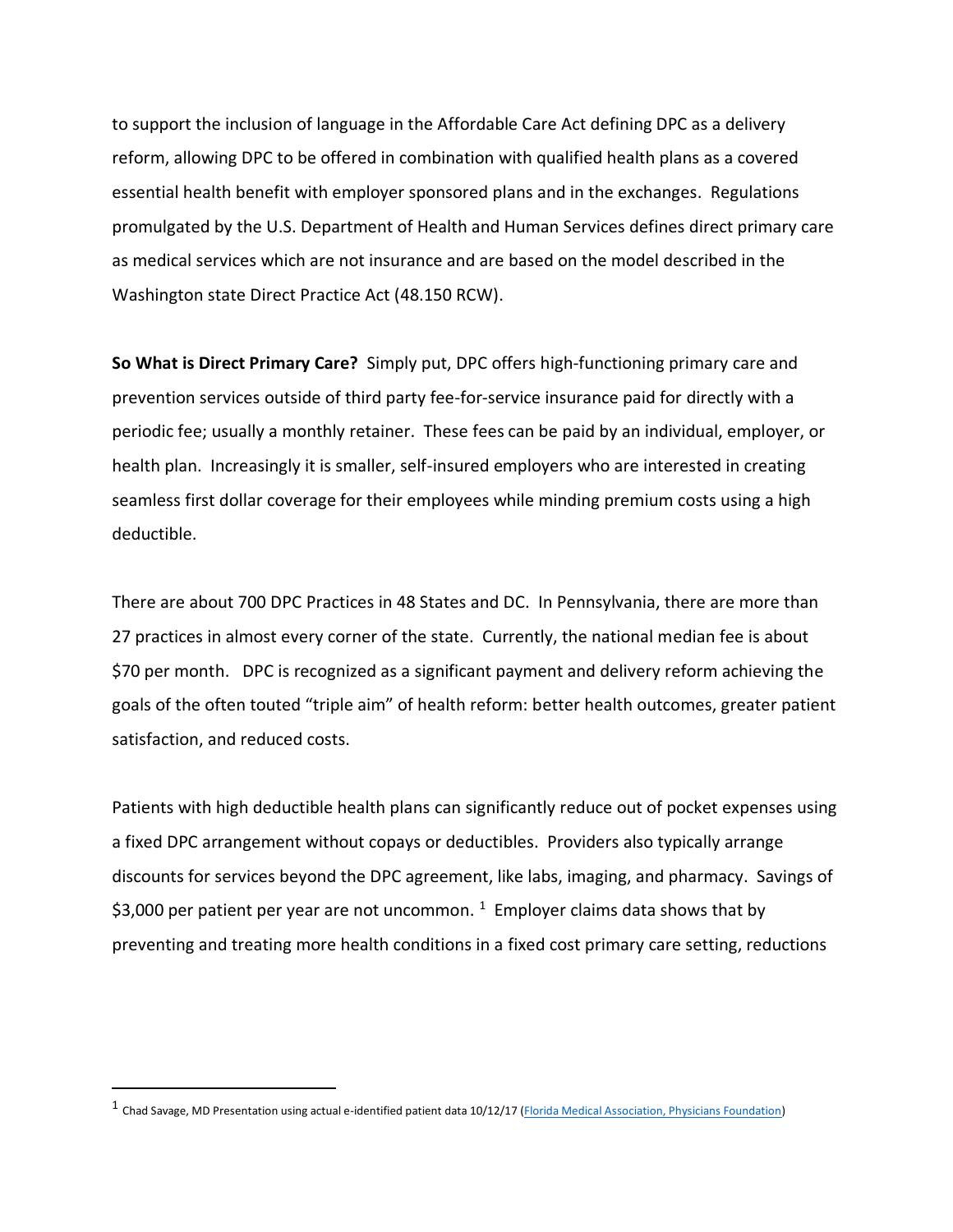in the total cost of care among patients using DPC up to 20 percent are possible.  $2$  Claims data also shows inpatient hospital admissions have been reduced by 37%<sup>3</sup> using DPC.

DPC reduces administrative expenses because there are no claims filed through insurers. Overhead costs, typically about 40 percent, can be reduced to as little as 10 percent. DPC is not insurance, but it partners well with insurance to provide an affordable benefit package with what amounts to first dollar coverage.

**A key part of DPC is a direct agreement;** a contract between doctor and patient, which outlines all the services provided by a DPC practitioner. In SB 926, it's referred to as a Medical Service Agreement.This agreement also outlines the patient's rights and responsibilities in the relationship. The fee can be paid for by the individual, an employer, or a third-party payer such as an insurer. DPC is completely agnostic as to who pays the monthly fees. DPC is not insurance, but DPC providers partner well with insurance to provide a comprehensive benefit. Medical services outside the agreement, such as specialty care, hospitalization, or tests not routinely done in a physician's office are still covered by insurance. Insurance can then do what is does best; which is to insure against unpredictable, risky, and potentially high cost episodes of care, such as Cancer or traumatic injury.

Primary docs then do what they do best; routine healthcare, prevention, wellness and medical advice that is better offered outside the misaligned incentives in fee-for-service healthcare. In a DPC arrangement, the fees paid to the physician are not tied to a visit or a procedure. Patients use technology such as email, text, phone, and web-based patient portals to communicate regularly with their physician. So, the context of the relationship goes well beyond the traditional visit. When a visit is needed, typically there are extended hours and same day appointments available. Some DPC docs even do house calls.

 $\overline{a}$ 

<sup>2</sup> *[Journal American Board of Family Medicine,](http://www.jabfm.org/content/28/6/793.full.pdf+html) Nov. 2015*

<sup>3</sup> *Iora Claims Database, Las Vegas NV*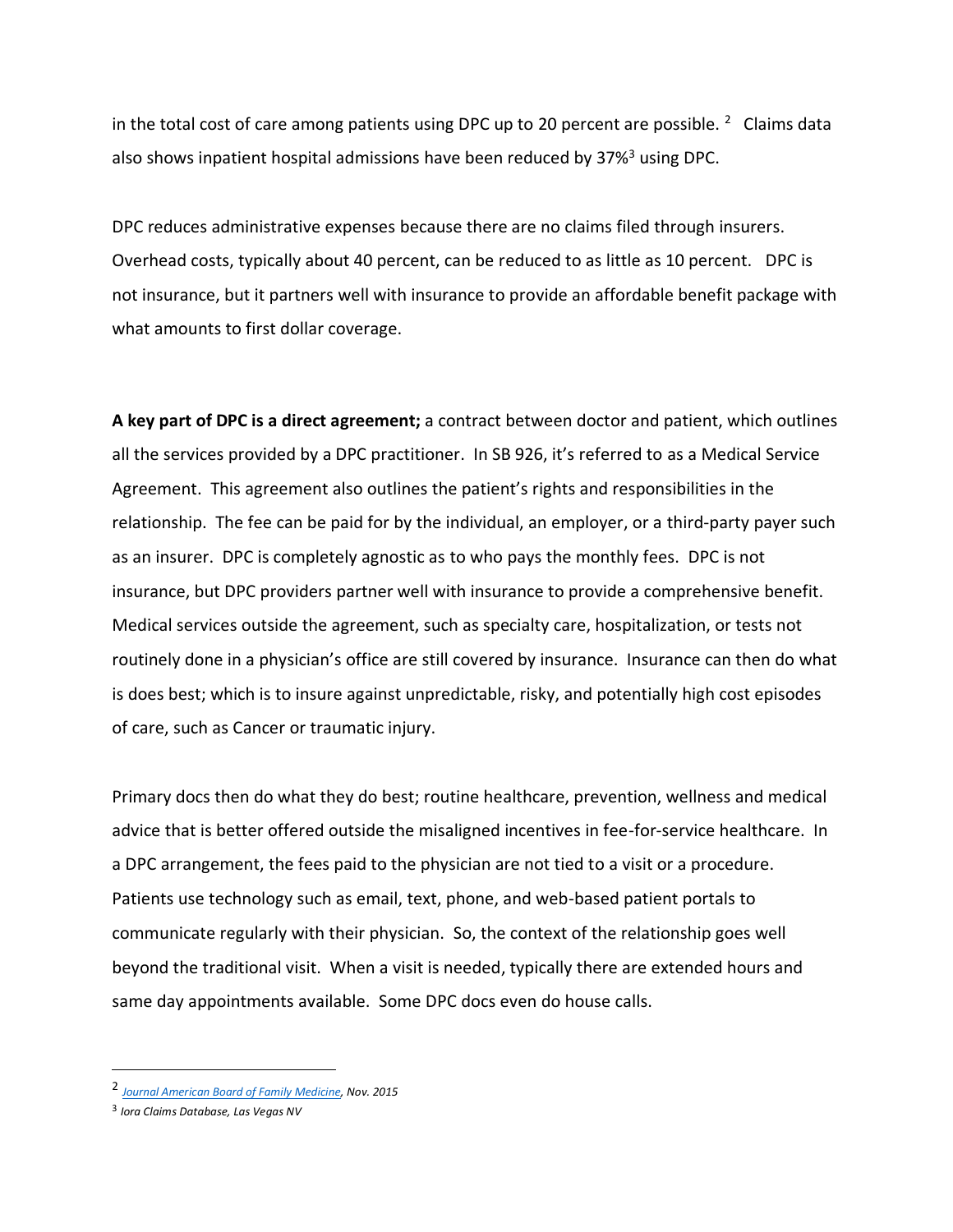**The heart and soul of a DPC arrangement is the relationship between the doctor and patient.** Doctors in fee for service practices must see 25 to 30 patients per day to generate enough revenue to cover costs, which leads to appointment time of about 10 minutes. CDC says the average physician's panel size is about 2500 patients. In DPC, providers have significantly reduced patient panel sizes—on average about 400—and as such are free to spend more time with patients. With more time to appropriately diagnose and prevent disease, they can treat patients in the less costly and invasive primary care environment, instead of referring them on to more expensive and potentially complex specialty care.

**In DPC, there is no third-party, fee for service billing** for services outlined in the agreement. All primary care services are paid for outside of the insurance system, which leads to significantly reduced administrative costs.

**DPC is not concierge medicine.** DPC is often lumped in with what is called "concierge care", but there are significant differences. In concierge, fees are essentially access charges for "noncovered" services. Patients still bill insurance for all the typical primary care services – so it's still in a FFS environment. DPC, alternatively, is completely outside insurance. Fees cover a high level of access care, plus all costs of the primary care costs. DPC avoids all FFS charges and is typically far less expensive – usually lower than \$100 per month. It is even offered in Medicaid in some states. In short, DPC is a recognized health reform policy driving improved health outcomes and lower costs. Concierge does improve care for some– but only for those who can afford it.

**Bipartisan legislation has been passed in 23 states.** The best of these laws have important protections and clarifications for patients in addition to defining DPC outside of insurance regulations. Among these protections are that:

• Medical services offered are clearly defined in a direct primary care agreement between doctor and patient, or his or her employer or third party payer on the patient's behalf.